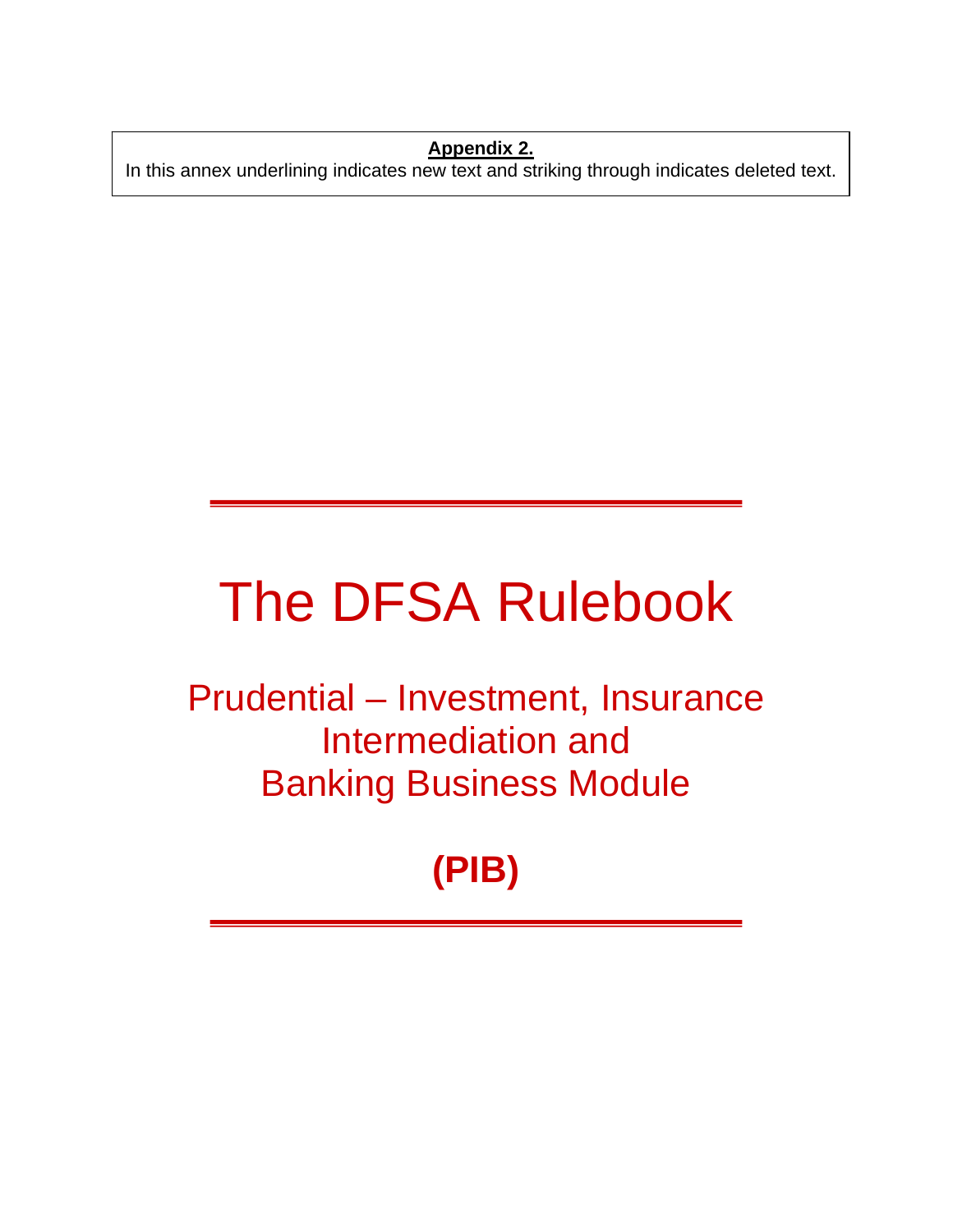## **Contents**

The contents of this module are divided into the following chapters, sections and appendices: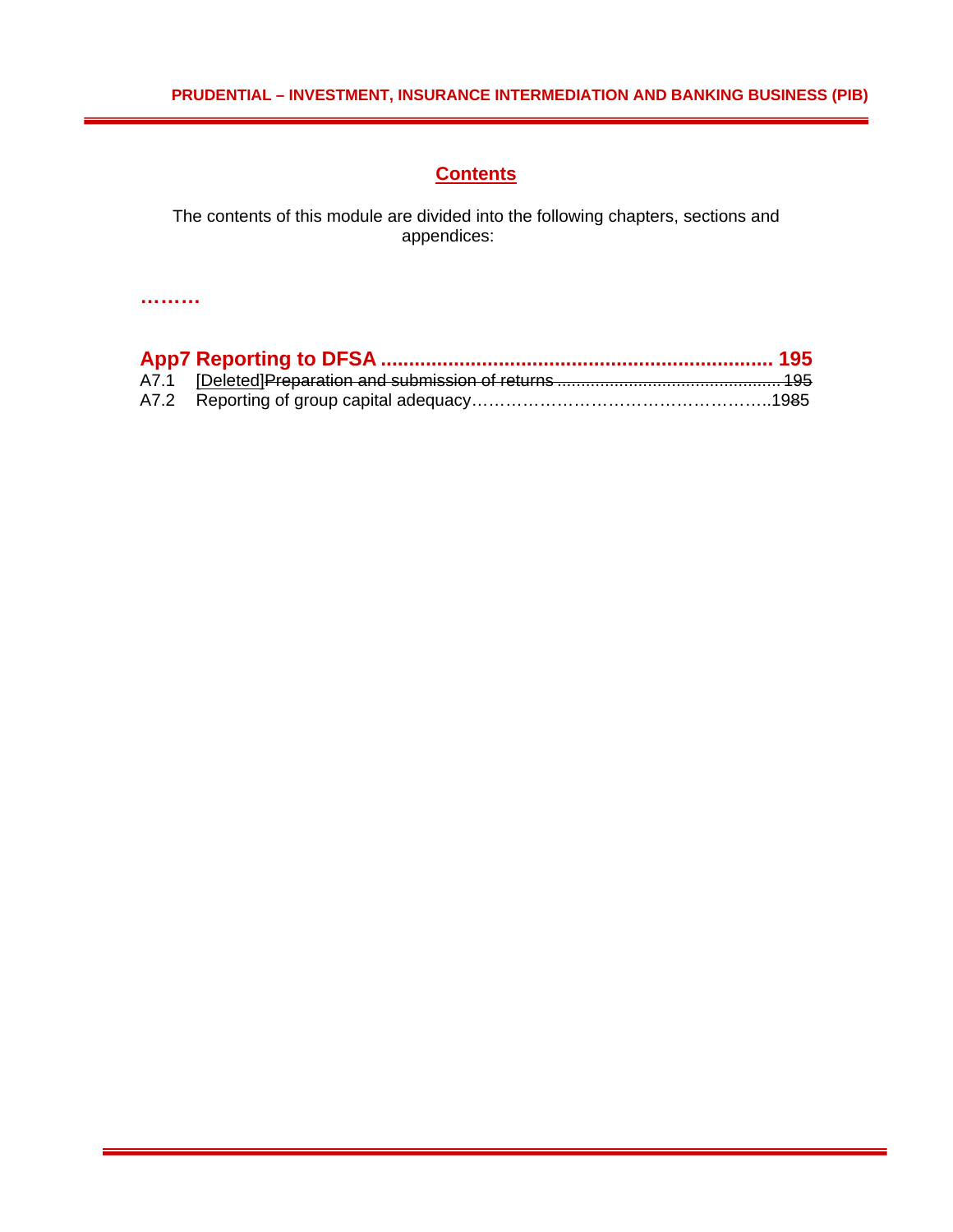## **1 GENERAL REQUIREMENTS**

## **1.1 Application**

- **1.1.1** (1) This module (PIB) applies to every Authorised Firm other than an Insurer.
	- (2) The Rules in this module apply to an Authorised Firm in accordance with its Category determined under section 1.3.

#### **Guidance**

- 1. The effect of Rule 1.1.1 is that these Rules apply to all Authorised Firms, except those carrying on Insurance Business, that is, Insurers. Those Authorised Firms that are authorised to effect or carry out Contracts of Insurance should refer to the PIN module. These Rules apply both to Domestic Firms and Authorised Firms conducting Financial Services through a branch in the DIFC. The DFSA may modify or waive the operation of certain Rules or specified parts of such Rules in appropriate circumstances. The DFSA is more likely to consider such modifications or waivers in the case of those Authorised Firms operating in the DIFC through a branch. It is unlikely, however, the DFSA will waive or modify the system and control requirements.
- 2. The DFSA's Rules reinforce the fitness and proprietary requirements, GEN chapter 5 Management Systems and Principle 4 for Authorised Firms. The PIB module is set out in:
	- a. two general chapters setting overall requirements: General Requirements and Capital; and
	- b. six chapters setting specific requirements relating to the following particular risks or issues: Islamic Financial Business (including Displaced Commercial Risk), Credit Risk, Market Risk, Liquidity Risk, Group Risk and Operational Risk.
- 3. The application of each section of this module as it applies to each Category of Authorised Firm is set out in Table 2 3 of this chapter.

**1.3 Categories of Authorised Firms** 

#### **Guidance**

- 1. Authorised Firms are divided into Categories to provide a clear framework for determining which specific Rules in PIB apply to each Authorised Firm. The Rules in this section enable an Authorised Firm to determine into which Category it falls.
- 2. Table 1 sets out the categorisation process diagrammatically.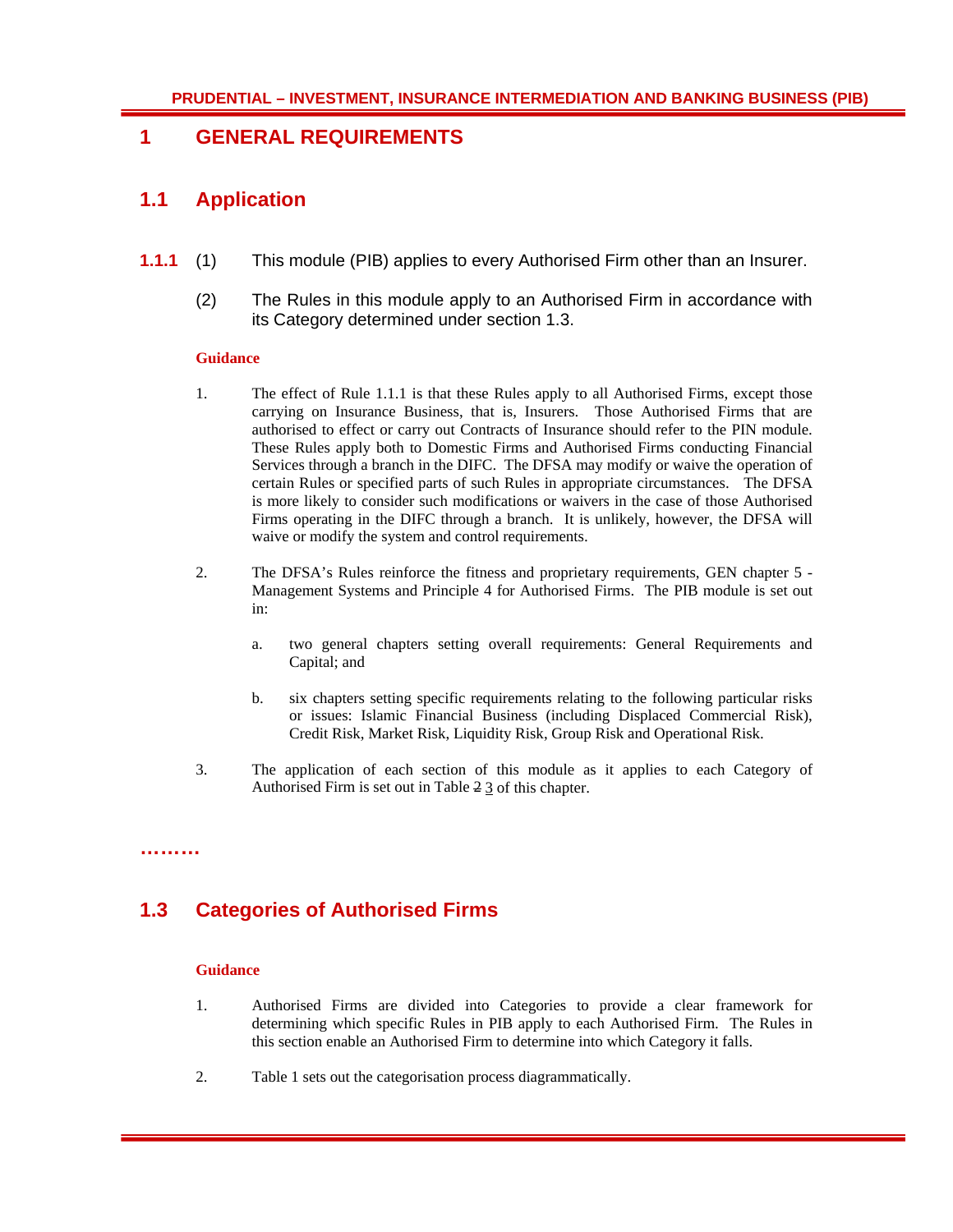3. In Table 1, an emboldened box indicates the Financial Service that is determinative of the Category into which an Authorised Firm falls. An Authorised Firm may, if authorised under its Licence to do so , conduct any number of Financial Services specified under any lower Category, than the one that applies to the Authorised Firm in accordance with this section. So, for example, a Category 1 Firm could conduct any of the Financial Services specified under Categories 2, 3 or 4, (if authorised to do so). Hhowever, a Category 4 Firm may only conduct any of the Financial Services listed under Category 4, for which it is authorised.

## **Category 1**

**………** 

#### **Guidance**

A Category 1 Authorised Firm may be authorised to conduct other Financial Services, but it is the authorisation for Accepting Deposits or Providing Credit that is determinative of its as belonging to Category 1.

## **Category 2**

**………** 

#### **Guidance**

A Category 2 Authorised Firm may be authorised to conduct other Financial Services, but it is the authorisation for Dealing in Investments as Principal and the absence of the Accepting Deposits or Providing Credit authorisation that are is determinative of its as belonging to Category 2.

## **Category 3**

**1.3.3** (1) An Authorised Firm is in Category 3 if:

;

- (a) its Licence authorises it to carry on one or more of the Financial Services of:
	- i. Dealing in Investments as Principal and, it does so only as a Matched Principal; [Added][VER6/06-06]
	- ii. Dealing in Investments as Agent
	- iii. Managing Assets;
	- iv. Operating a Collective Investment fund; or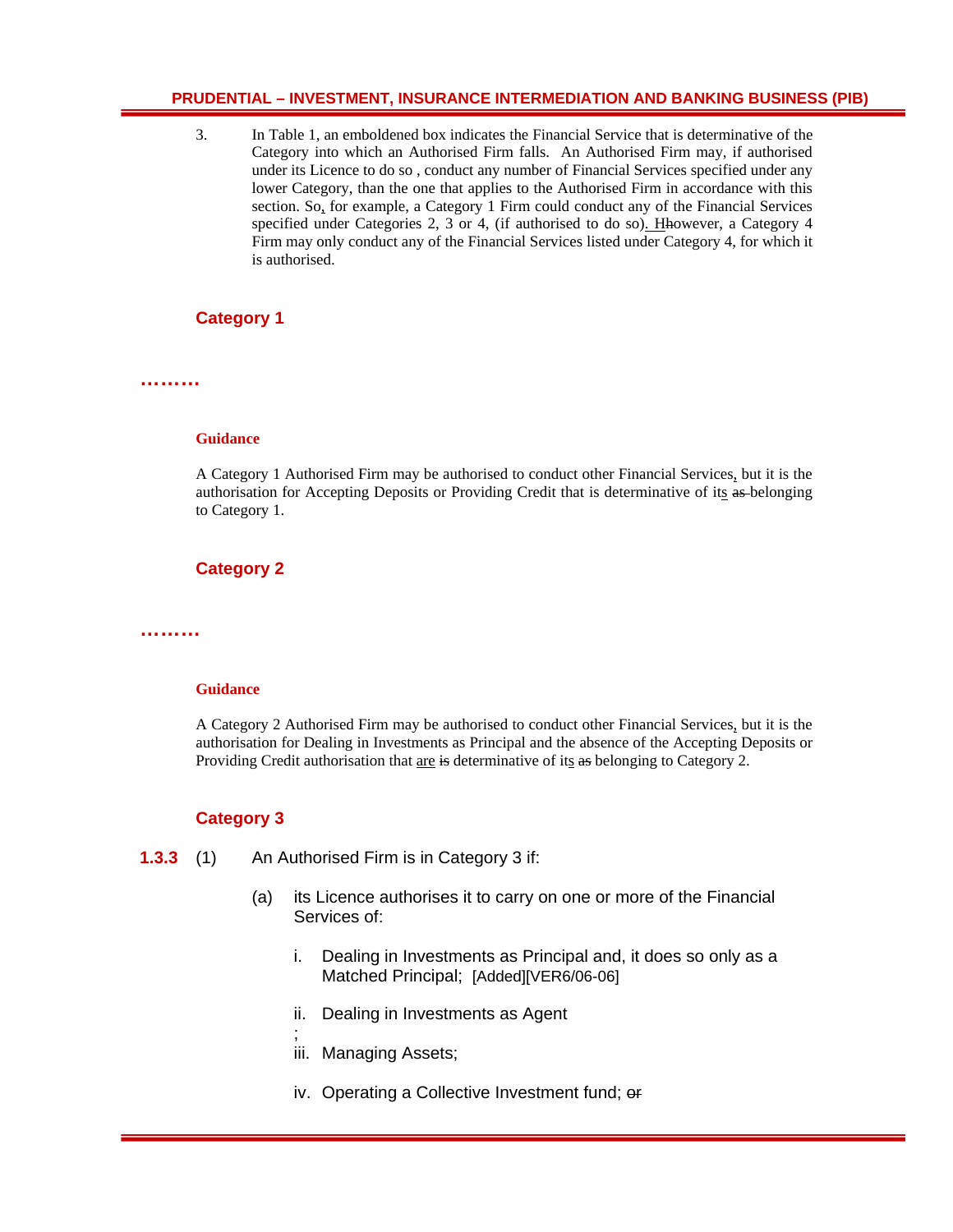- v. Providing Custody;
- vi. Providing Trust Services; or
- vii. Acting as the Trustee of a Fund; and
- (b) it does not meet the criteria of Categories 1, 2 or 5.

#### **Guidance**

A Category 3 Authorised Firm may be authorised to conduct other Financial Services, but it is the authorisation for Dealing in Investments as Agent, Managing Assets, Operating a Collective Investment Fund, Acting as the Trustee of a Fund or Providing Custody, and the absence of authorisation for the activities specified in Rules 1.3.1 and 1.3.2 that are determinative of its  $\mathbf{a}s$ belonging to Category 3.

#### **Category 4**

**………** 

#### **Guidance**

An Authorised Firm in Category 4 may not be authorised to conduct any other Financial Service; as if it were was so authorised it would belong to another Category. In accordance with Rule 1.3.7, only those Authorised Firms in Category 4 which are authorised to carry on the Financial Services of Insurance Intermediation or Insurance Management may hold Insurance Money.

**………** 

**Category 5** 

**………** 

#### **Guidance**

Authorised Firms in Categories 1 to 4 may also carry out Islamic Financial Business, but only those Authorised Firms in Categories 1 to 3 may Manage a Profit Sharing Investment Account. They will not fall within Category 5 unless the whole of the business is conducted in accordance with Shari'a and they Manage a Profit Sharing Investment Account.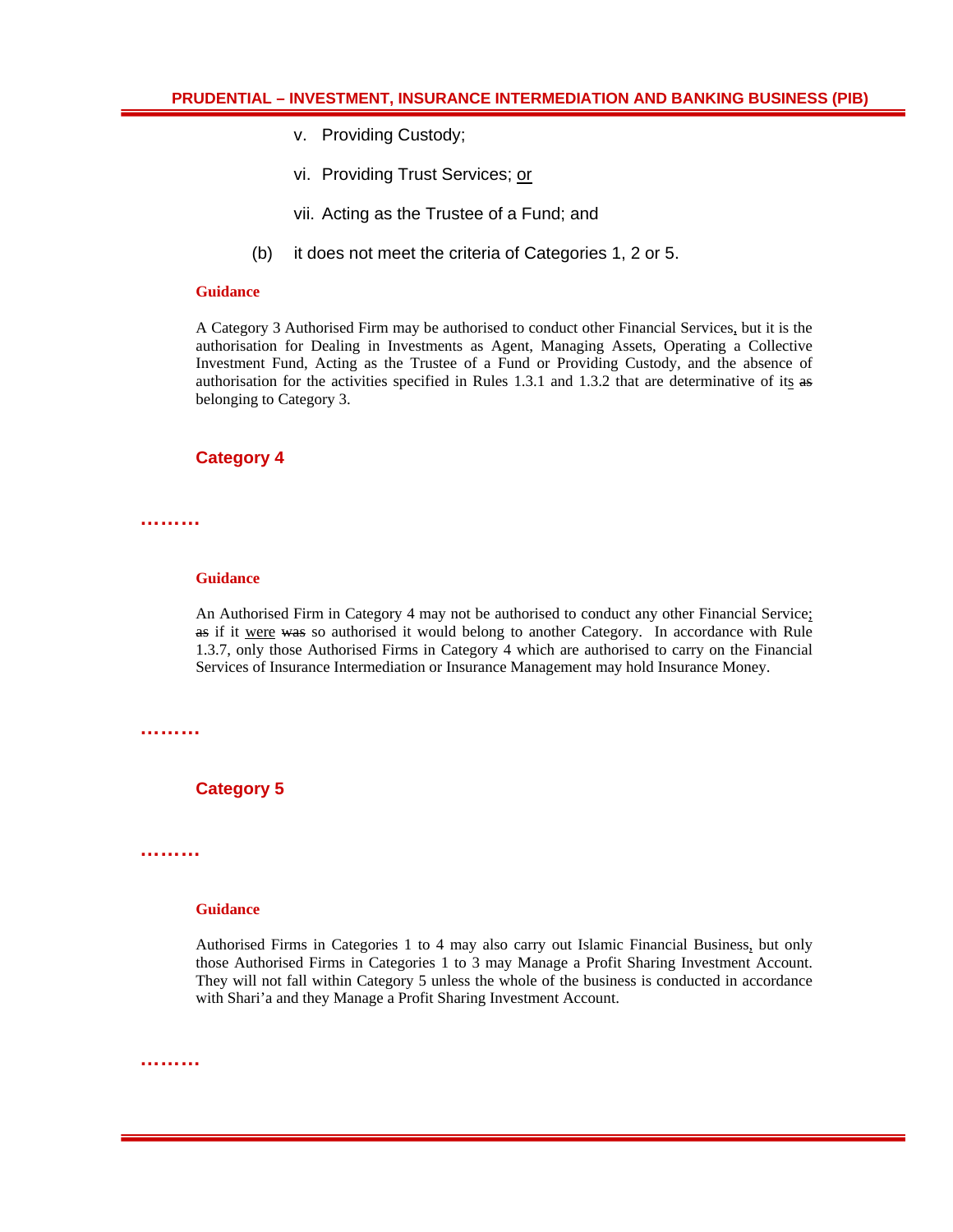## **1.5 Reporting**

- **1.5.1** (1) An Authorised Firm must comply with the accounting and prudential reporting requirements set out in App7 this chapter and PRU which apply to it.
	- (2) The DFSA may impose additional reporting requirements on an Authorised Firm.
- **1.5.2** An Authorised Firm must prepare and submit its returns in accordance with the Rules in this chapter section A7.1 and the instruction guidelines in PRU and the DFSA's electronic prudential reporting system. referred to in App7 which apply to its returns.

#### **Guidance**

The returns and instructional guidelines are provided in PRU and the DFSA's electronic prudential reporting system.

The reporting package provided in section App7 encompasses the following returns:

| <b>Balance sheet</b>           | Large exposures           |
|--------------------------------|---------------------------|
| <b>Profit and loss account</b> | <b>Liquidity mismatch</b> |
| Capital adequacy calculation   |                           |

2. The matrix set out in section App7 provides Authorised Firms with the following information:

> Application of the returns Scope of reporting Reporting frequency

3. For accounting related returns (balance sheet and profit and loss statements), Authorised Firms are required to disclose within the form itself which accounting standards are applied.

**1.5.3** Returns must be submitted to:

Supervision Division **DFSA** Level 13, The Gate PO Box 75850 Dubai, United Arab Emirates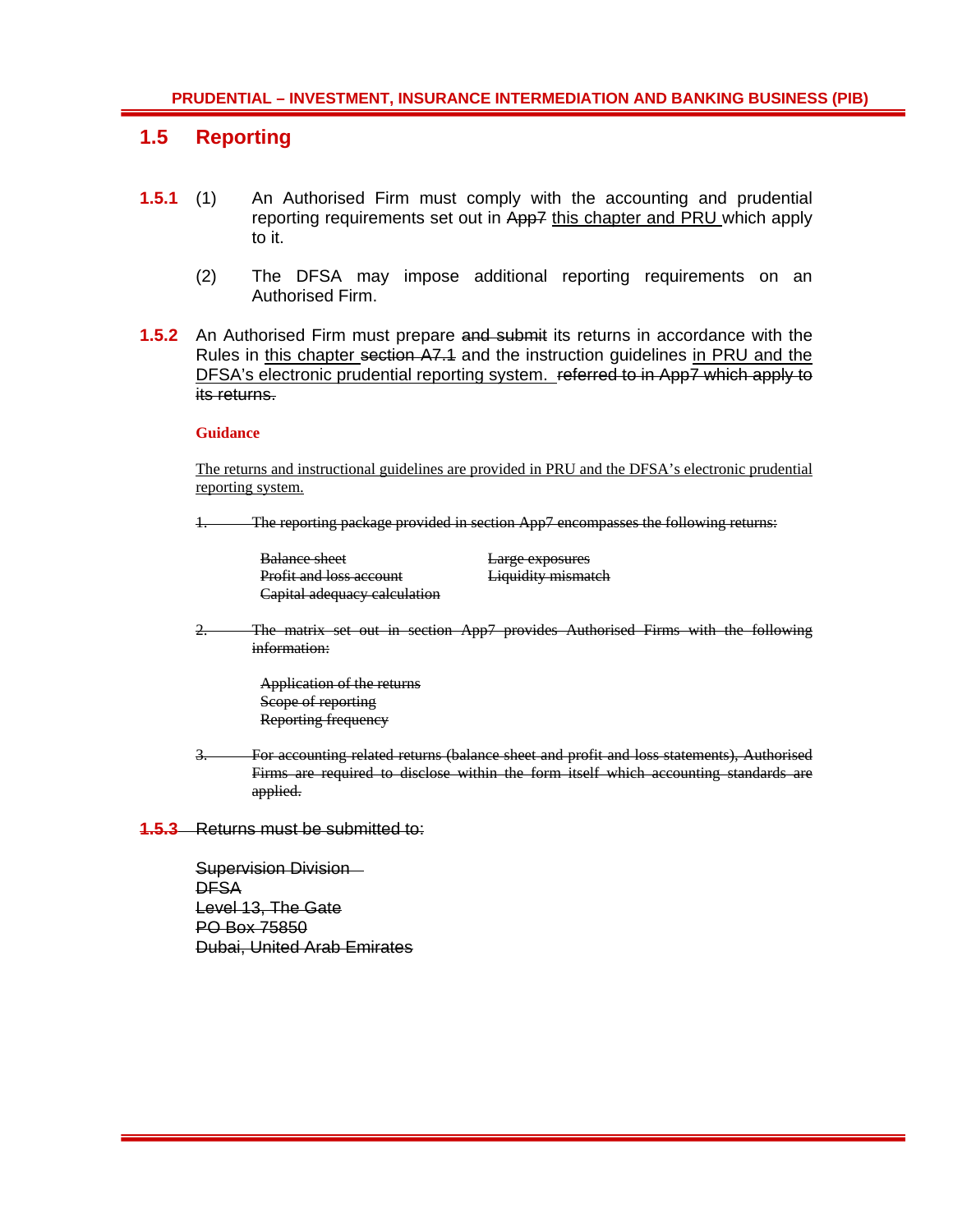## **1.6 Submission of returns**

**1.6.1** Subject to Rule 1.6.2, an Authorised Firm must, submit its returns in writing to the DFSA to:

Supervision Division **DFSA** Level 13, The Gate PO Box 75850 Dubai, United Arab Emirates

**1.6.2** When the DFSA has issued a notice announcing that the DFSA's electronic prudential reporting system is in operation, an Authorised Firm must, from the date specified in the notice submit its returns to the DFSA using the DFSA's electronic prudential reporting system. Such submission must be in accordance with any instructions set out in the notice and any instructions provided through such a system or specified in PRU.

#### **Guidance**

The returns and instructional guidelines are provided in PRU and the DFSA's electronic prudential reporting system.

- **1.6.1 1.6.3** (1) Annual returns must be authenticated signed by two officers of an Authorised Firm who are either Directors, Partners or Persons previously approved by the DFSA for this purpose.
	- (2) Quarterly returns must be authenticated signed by an officer of an Authorised Firm who is either a Director, Partner or Person previously approved by the DFSA for this purpose.
	- **1.6.4** For the purpose of authentication in Rule 1.6.3, the specified individuals must sign a hard copy of the return and keep an original copy of that document for at least 6 years for inspection by the DFSA.
- **1.6.2 1.6.5** If the DFSA notifies an Authorised Firm, or the Authorised Firm itself forms the view, that a Rreturn that has been submitted to the DFSA appears to be inaccurate or incomplete, the Authorised Firm must consider the matter and within a reasonable time of the date of notification by the DFSA it must correct, if applicable, any inaccuracies and make good any omissions, and re-submit the relevant parts of the  $R$ -return.
	- **1.6.6** (1) Subject to (2), (3), (4) and (5) an Authorised Firm must prepare and submit returns in accordance with Table 2, which forms part of this Rule.
		- (2) An Authorised Firm which carries on business in or from the DIFC through a Branch is not required to prepare and submit forms PIB 1 to PIB 7.
		- (3) A Domestic Firm is not required to prepare or submit form PIB 9.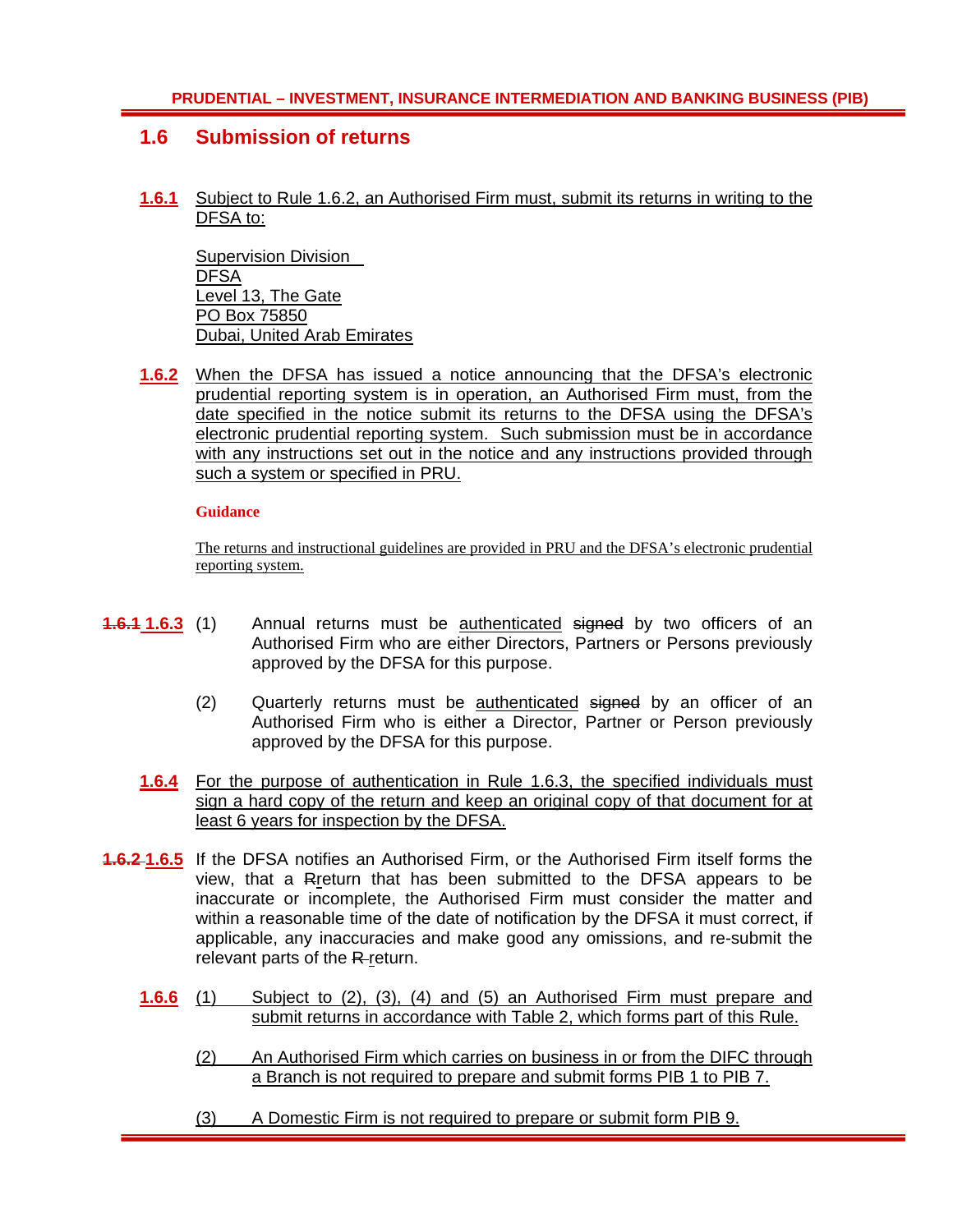- (4) A Category 4 Authorised Firm is not required to prepare and submit the appendices to form PIB 1.
- (5) A Category 4 Authorised Firm operating as a Branch in the DIFC is not required to prepare and submit appendix 1 to form PIB 9.
- (6) An Authorised Firm must prepare and submit form PIB 10 whenever it submits one or more of the forms listed in Table 2.
- (7) All returns must be completed in thousands of USD.
- (8) For the purposes of Table 2, in the columns headed 'Frequency':
	- (a) the letter Q indicates that the relevant form must be prepared and submitted on a quarterly basis;
	- (b) the letter A indicates that the relevant form must be prepared and submitted on an annual basis;
	- (c) the letters A and Q together indicate that the relevant form must be prepared and submitted on both a quarterly and annual basis;
	- (d) the letter B indicates that the relevant form must be prepared and submitted on a six-monthly basis; and
	- (e) the letters N/A indicate that the form is not applicable to the category of Authorised Firm.
- **1.6.3 1.6.7** (1) An Authorised Firm must submit to the DFSA any annual returns required by App7 Table 2, which forms part of this Rule, within four months of the end of the Authorised Firm's financial year.
	- (2) An Authorised Firm must submit to the DFSA any other returns required by App7 Table 2, which forms part of this Rule, within one month of the end of the reporting period to which the return relates.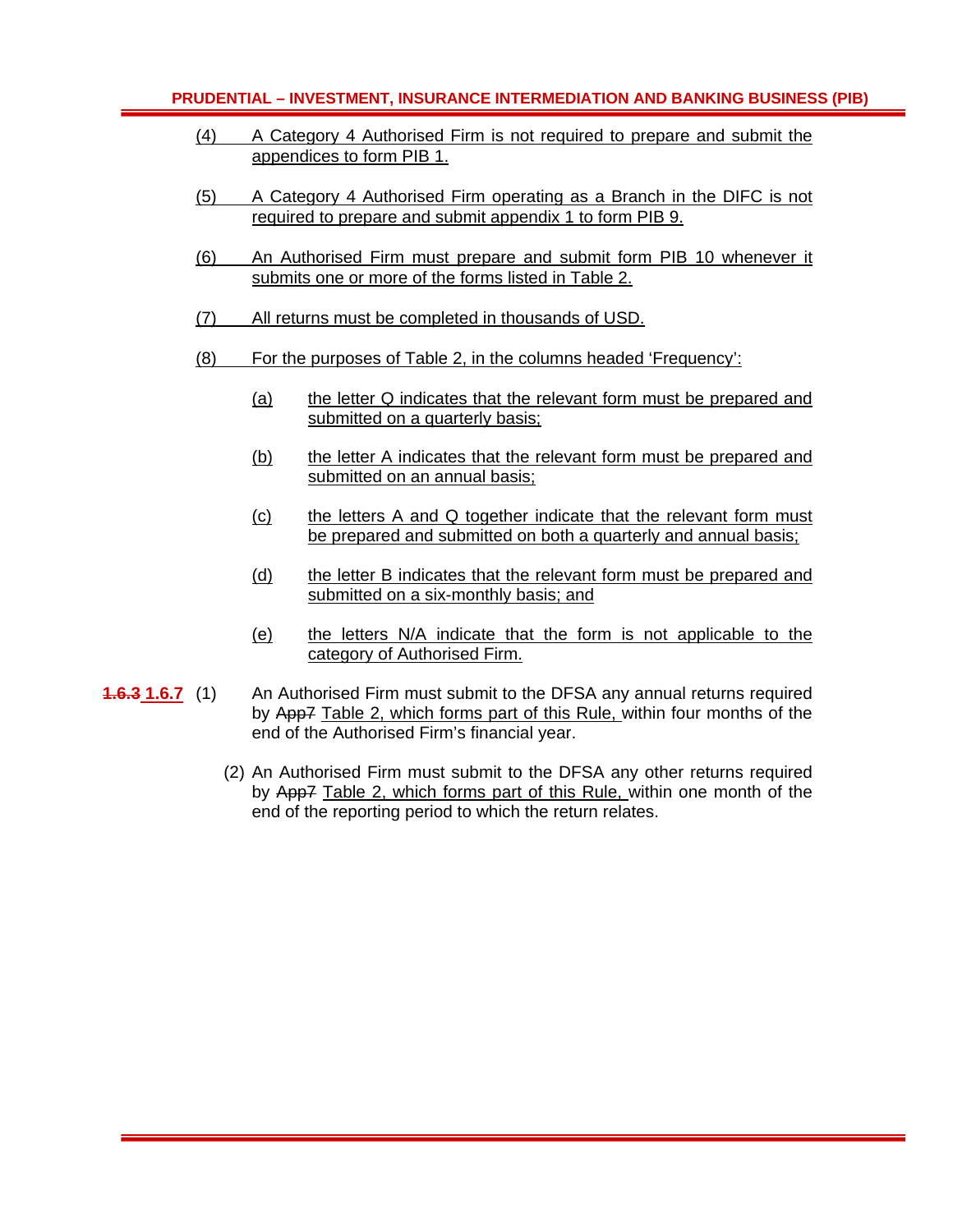## **Table 2**

#### **REPORTING MATRIX**

| <b>Number</b>    | <b>Name</b>              | <b>Scope</b> | <b>Category 1</b><br><b>Authorised</b><br><b>Firm</b> | <b>Category 2</b><br><b>Authorised</b><br><b>Firm</b> | <b>Category 3</b><br><b>Authorised</b><br>Firm | <b>Category 4</b><br><b>Authorised Firm</b> | <b>Category 5</b><br><b>Authorised Firm</b> |
|------------------|--------------------------|--------------|-------------------------------------------------------|-------------------------------------------------------|------------------------------------------------|---------------------------------------------|---------------------------------------------|
|                  |                          |              | <b>Frequency</b>                                      | <b>Frequency</b>                                      | <b>Frequency</b>                               | <b>Frequency</b>                            | <b>Frequency</b>                            |
| PIB <sub>1</sub> | <b>Balance Sheet</b>     | Solo         | A/Q                                                   | A/Q                                                   | $\underline{A/Q}$                              | A/Q                                         | N/A                                         |
|                  |                          | Consolidated | $\overline{\mathsf{B}}$                               | $\underline{\mathsf{B}}$                              | $\underline{\mathsf{B}}$                       | N/A                                         | <u>N/A</u>                                  |
| PIB2             | <b>Islamic</b>           | Solo         | N/A                                                   | N/A                                                   | N/A                                            | N/A                                         | A/Q                                         |
|                  | <b>Authorised</b>        | Consolidated | N/A                                                   | N/A                                                   | N/A                                            | N/A                                         | $\underline{\mathsf{B}}$                    |
|                  | <b>Balance</b><br>Firm's |              |                                                       |                                                       |                                                |                                             |                                             |
|                  | <b>Sheet</b>             |              |                                                       |                                                       |                                                |                                             |                                             |
| PIB <sub>3</sub> | <b>Profit and Loss</b>   | Solo         | A/Q                                                   | A/Q                                                   | A/Q                                            | A/Q                                         | N/A                                         |
|                  |                          | Consolidated | $\overline{\mathsf{B}}$                               | $\underline{\mathsf{B}}$                              | $\overline{\mathsf{B}}$                        | <u>N/A</u>                                  | <u>N/A</u>                                  |
| PIB <sub>4</sub> | <b>Islamic</b>           | Solo         | N/A                                                   | N/A                                                   | N/A                                            | N/A                                         | A/Q                                         |
|                  | <b>Authorised</b>        | Consolidated | N/A                                                   | N/A                                                   | N/A                                            | N/A                                         | $\underline{\mathsf{B}}$                    |
|                  | Firm's Profit and        |              |                                                       |                                                       |                                                |                                             |                                             |
|                  | <u>Loss</u>              |              |                                                       |                                                       |                                                |                                             |                                             |
| PIB <sub>5</sub> | <b>Expenditure</b>       | Solo         | N/A                                                   | A/Q                                                   | A/Q                                            | A/Q                                         | N/A                                         |
|                  | based                    |              |                                                       |                                                       |                                                |                                             |                                             |
|                  | requirement              |              |                                                       |                                                       |                                                |                                             |                                             |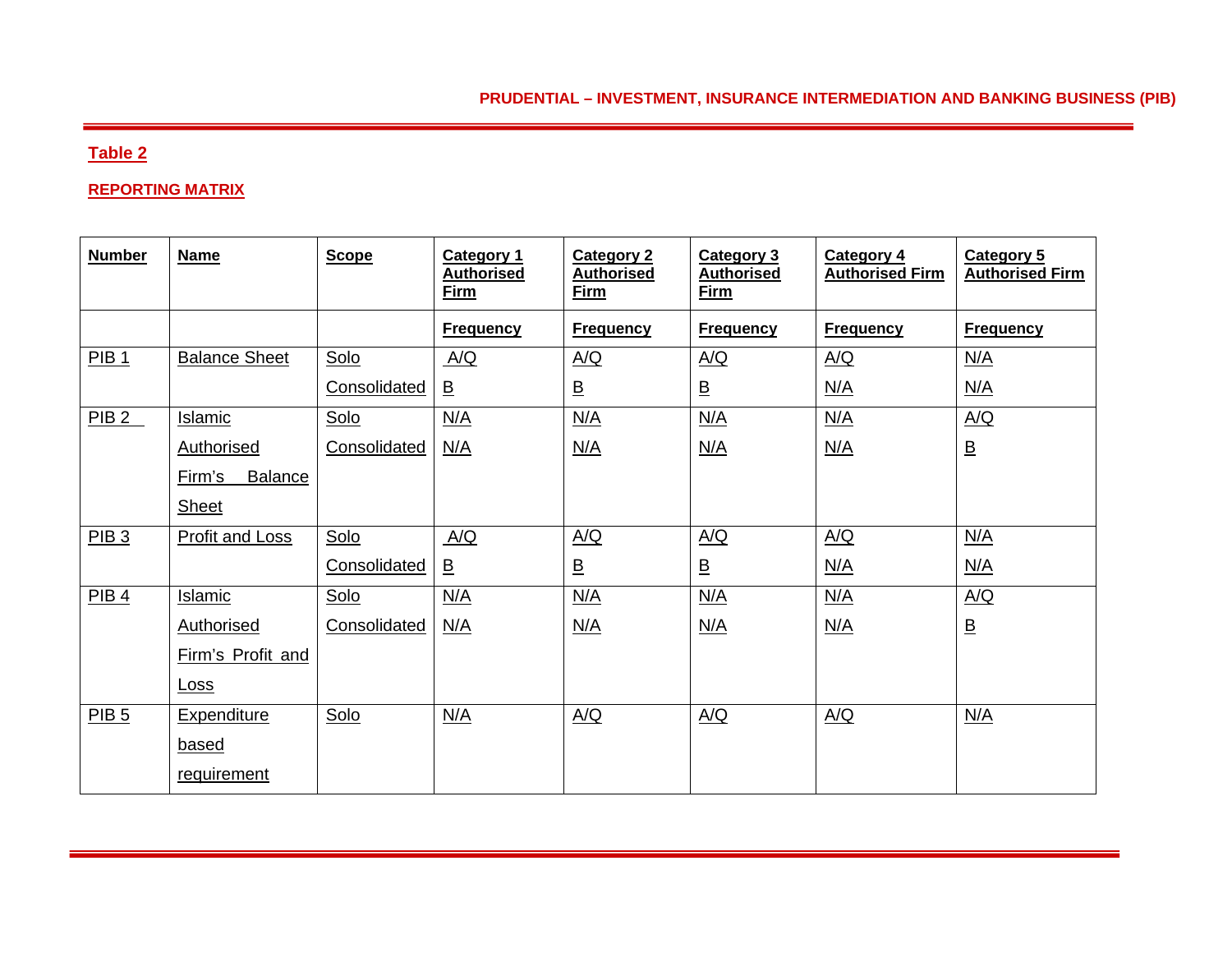| PIB6             | Capital              | Solo         | A/Q                      | A/Q      | $\Delta/Q$               | A/Q | A/Q                      |
|------------------|----------------------|--------------|--------------------------|----------|--------------------------|-----|--------------------------|
|                  | <b>Adequacy</b>      | Consolidated | $\underline{\mathsf{B}}$ | <u>B</u> | $\underline{\mathsf{B}}$ | N/A | $\underline{\mathsf{B}}$ |
|                  | <b>Schedule</b>      |              |                          |          |                          |     |                          |
| PIB 7            | Large Exposures      | Solo         | A/Q                      | A/Q      | A/Q                      | N/A | $\underline{A/Q}$        |
|                  | Schedule             | Consolidated | $\underline{\mathsf{B}}$ | <u>B</u> | $\overline{B}$           | N/A | $\underline{\mathsf{B}}$ |
| PIB 8            | <b>Liquidity</b>     | Solo         | $\overline{Q}$           | N/A      | N/A                      | N/A | $\overline{Q}$           |
|                  | <b>Schedule</b>      |              |                          |          |                          |     |                          |
| PIB <sub>9</sub> | <b>Branch Return</b> | Solo         | A/Q                      | A/Q      | $\underline{A/Q}$        | A/Q | A/Q                      |
| <b>PIB 12</b>    | Geographical         | Solo         | A/Q                      | A/Q      | A/Q                      | N/A | A/Q                      |
|                  | Distribution of      | Consolidated | $\overline{\mathsf{B}}$  | <u>B</u> | $\underline{\mathsf{B}}$ | N/A | $\overline{\mathsf{B}}$  |
|                  | <u>Assets &amp;</u>  |              |                          |          |                          |     |                          |
|                  | <b>Liabilities</b>   |              |                          |          |                          |     |                          |
| <b>PIB 13</b>    | Provisions for       | Solo         | A/Q                      | N/A      | N/A                      | N/A | A/Q                      |
|                  | Impairment           | Consolidated | $\overline{\mathsf{B}}$  | N/A      | N/A                      | N/A | $\overline{\mathsf{B}}$  |
| <b>PIB 14</b>    | <b>Exposures in</b>  | Solo         | A/Q                      | N/A      | N/A                      | N/A | $\underline{A/Q}$        |
|                  | <b>Arrears</b>       | Consolidated | $\underline{\mathsf{B}}$ | N/A      | N/A                      | N/A | $\underline{\mathsf{B}}$ |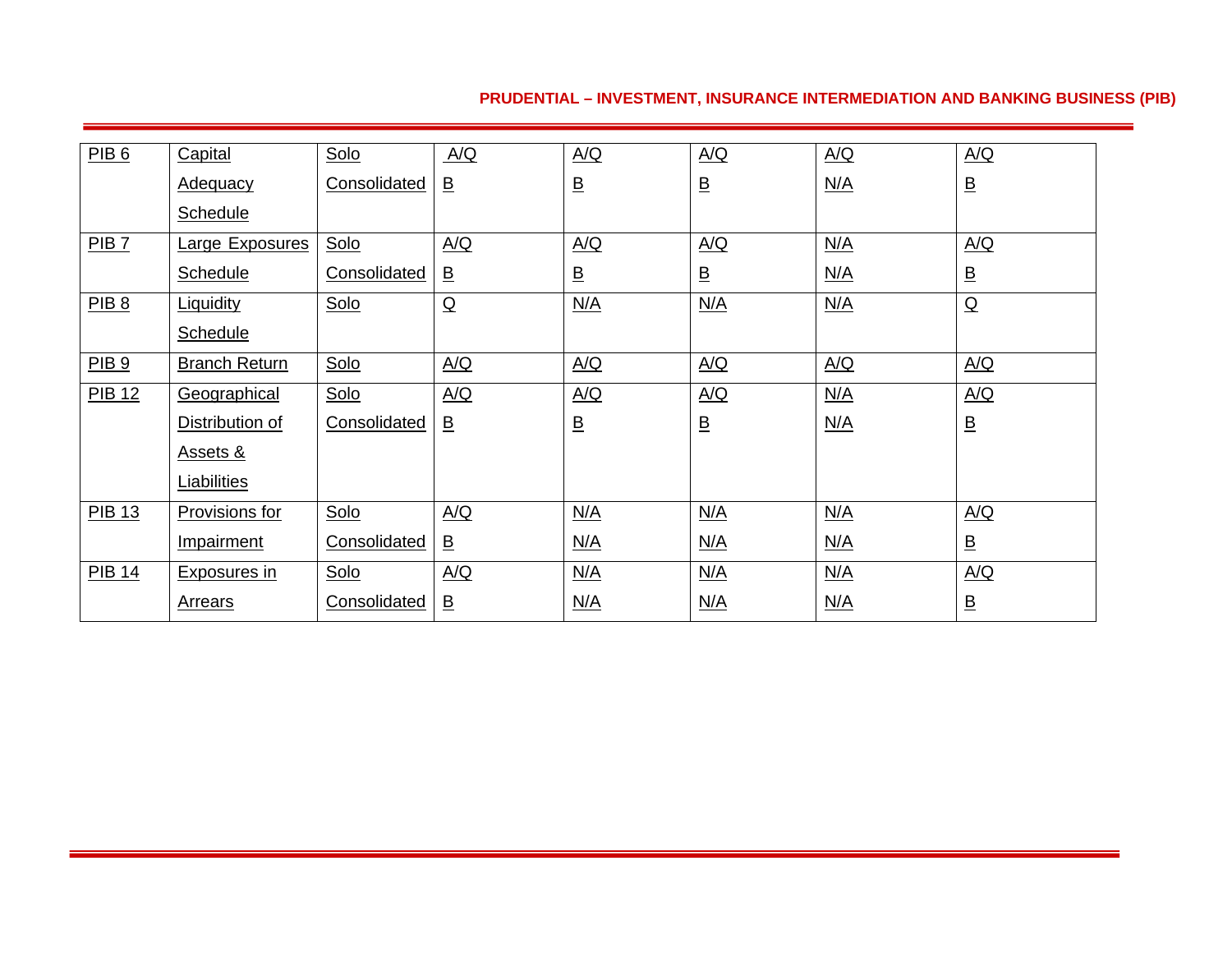| <b>Number</b> | Name                             | Applicable to the Authorised Firms licensed to conduct the following | <b>Scope</b> | <b>Frequency</b> |
|---------------|----------------------------------|----------------------------------------------------------------------|--------------|------------------|
|               |                                  | <b>Financial Services</b>                                            |              |                  |
| <b>Form</b>   | Details of investment            | Dealing in Investments as Principal                                  | Solo         | A/Q              |
| <u>101</u>    | activity                         | <b>Providing Credit</b>                                              |              |                  |
|               |                                  | <b>Accepting Deposits</b>                                            |              |                  |
|               |                                  | <b>Managing a Profit Sharing Investment Account</b>                  |              |                  |
| Form          | Details<br>of<br>credit          | <b>Providing Credit</b>                                              | Solo         | A/Q              |
| <u>102</u>    | activity                         |                                                                      |              |                  |
| <b>Form</b>   | <b>Details</b><br>of<br>deposits | <b>Accepting Deposits</b>                                            | Solo         | A/Q              |
| <u> 103</u>   | accepted                         |                                                                      |              |                  |
| Form          | Details<br>of<br>wealth          | <b>Managing Assets</b>                                               | Solo         | A/Q              |
| <u>104</u>    | management activity              | <b>Arranging Credit or Deals in investments</b>                      |              |                  |
|               |                                  | <b>Advising on Financial Products or Credit</b>                      |              |                  |
| From          | Details of activity -            | <b>Managing Assets</b>                                               | Solo         | A/Q              |
| 105           | Asset Management,                | <b>Providing Custody</b>                                             |              |                  |
|               | Trust<br>Custody<br>and          | <b>Arranging Custody</b>                                             |              |                  |
|               | <b>Services</b>                  | <b>Providing Trust Services</b>                                      |              |                  |
|               |                                  | <b>Arranging Credit or Deals in Investments</b>                      |              |                  |
|               |                                  | <b>Advising on Financial Products or Credit</b>                      |              |                  |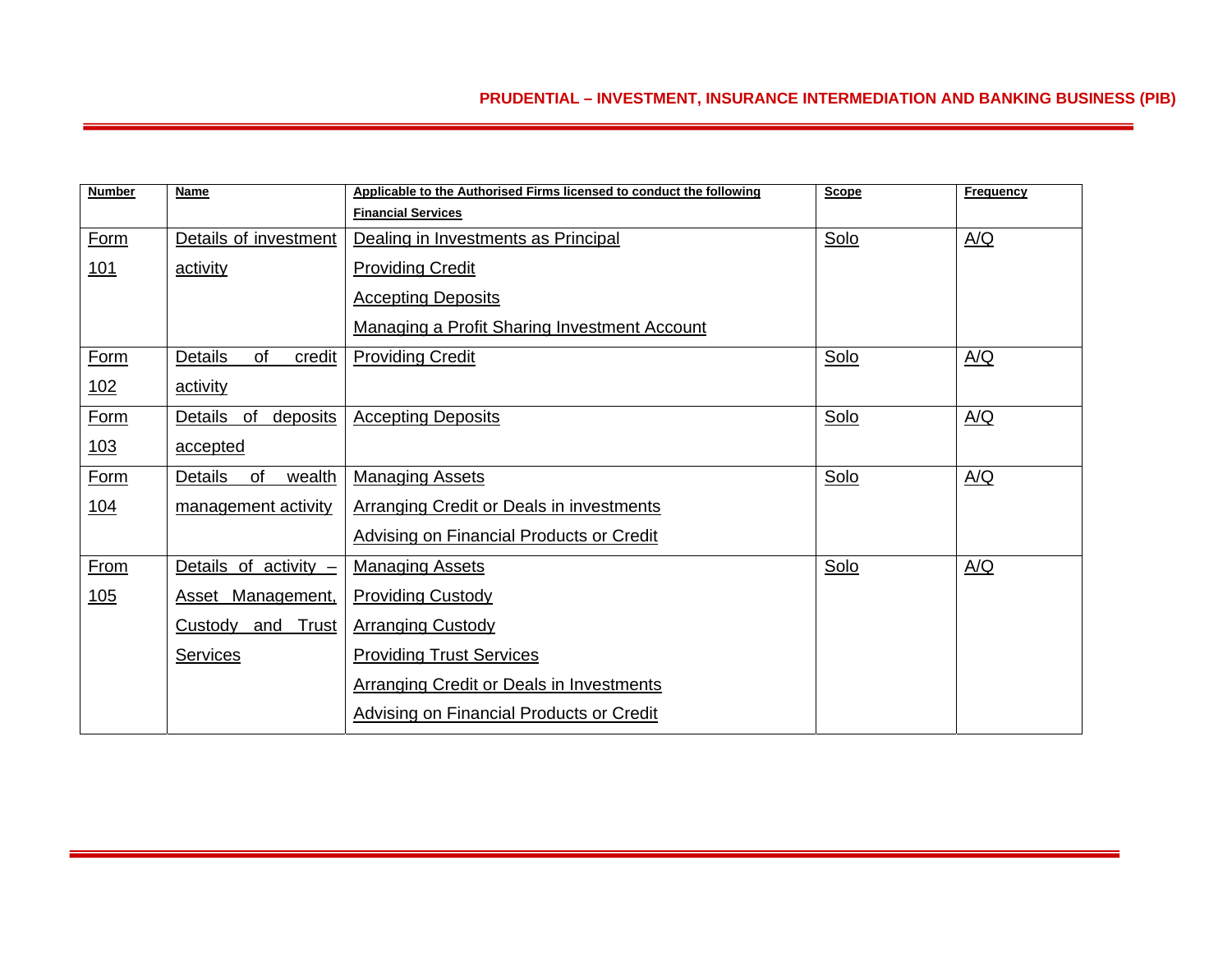| <b>From</b>               | Details of activity -                                                                                 | Dealing in investments as Agent                                                                                                | Solo | A/Q |
|---------------------------|-------------------------------------------------------------------------------------------------------|--------------------------------------------------------------------------------------------------------------------------------|------|-----|
| <u> 106</u>               | <b>Brokerage</b>                                                                                      | Arranging Credit or Deals in Investments                                                                                       |      |     |
| <b>Form</b>               | Outward                                                                                               | <b>Accepting Deposits</b>                                                                                                      | Solo | A/Q |
| <u>107</u>                | <b>Remittances</b>                                                                                    |                                                                                                                                |      |     |
| Form<br>108               | <b>Inward Remittances</b>                                                                             | <b>Accepting Deposits</b>                                                                                                      | Solo | A/Q |
| <b>Form</b><br><u>109</u> | Details of activity -<br>Domestic Fund                                                                | Operating a Collective Investment Fund                                                                                         | Solo | A/Q |
| Form<br>110               | from<br><b>Balances</b><br>due<br>due<br>and<br>to<br>head<br>office, own branches<br>and other banks | <b>Accepting Deposits</b>                                                                                                      | Solo | A/Q |
| Form<br><u>111</u>        | Marketing of foreign<br><u>funds</u>                                                                  | Arranging Credit or Deals in investments<br><b>Advising on Financial Products or Credit</b><br>Dealing in Investments as Agent | Solo | A/Q |
| Form<br>112               | Details of activity -<br>Acting as a Trustee<br>of a Fund and Fund<br>Administration                  | Acting as a Trustee of a Fund<br><b>Providing Fund Administration</b>                                                          | Solo | A/Q |
| <b>Form</b><br>113        | <b>Related party</b><br>transactions                                                                  | Applicable to all the Authorised Firms                                                                                         | Solo | A/Q |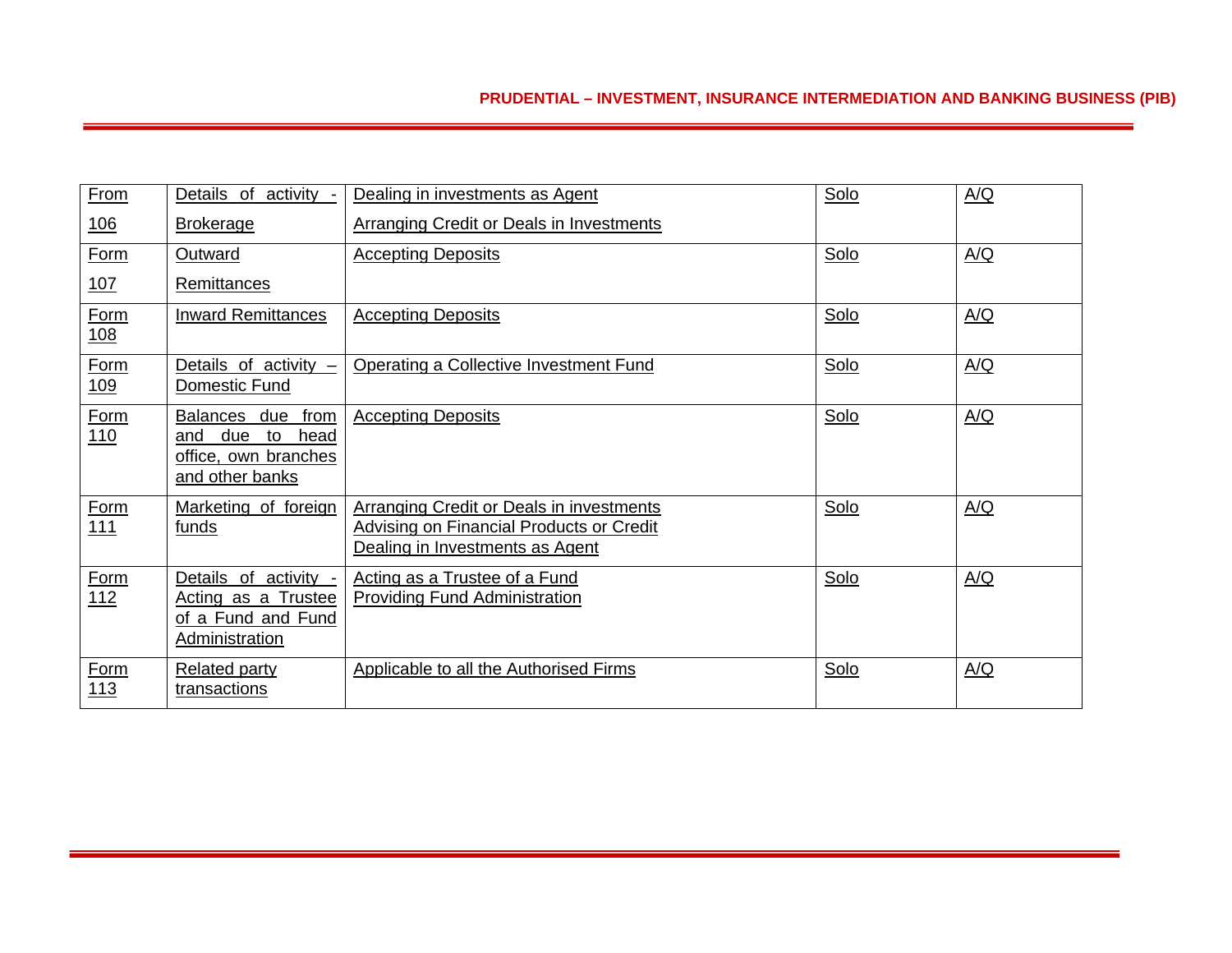## **1.7 Report to the DFSA**

**………** 

## **Table 2 3**

#### **APPLICATION OF RULES TO CATEGORIES OF AUTHORISED FIRMS**

**………** 

## **App7 Reporting to DFSA**

## A7.1-[Deleted] Preparation and submission of returns

#### **Guidance**

The Returns and Instruction Guidelines are provided in PRU. App7 provides Rules and Guidance in respect of the preparation and submission of those returns.

- **A7.1.1** (1) Subject to (2) and (3), An Authorised Firm must prepare and submit returns in accordance with the matrix which appears at the conclusion of this Rule.
	- (2) An Authorised Firm which carries on business in or from the DIFC through a Branch is not required to prepare and submit forms PIB 1 to  $PIBZ$
	- (3) A Domestic Firm is not required to prepare or submit form PIB 9.
	- (4) An Authorised Firm must prepare and submit form PIB 10 whenever it submits one or more of forms PIB 1 to PIB 9 and PIB 12 to PIB 14. [Amended][VER9/06/07][RM43]
	- (5) For the purposes of the matrix, in the columns headed 'Frequency':
		- $(f)$  the letter Q indicates that the relevant form must be prepared and submitted on a quarterly basis;
		- $\overline{q}$  the letter A indicates that the relevant form must be prepared and submitted on an annual basis:
		- $(h)$  the letters A and Q together indicate that the relevant form must be prepared and submitted on both a quarterly and annual basis;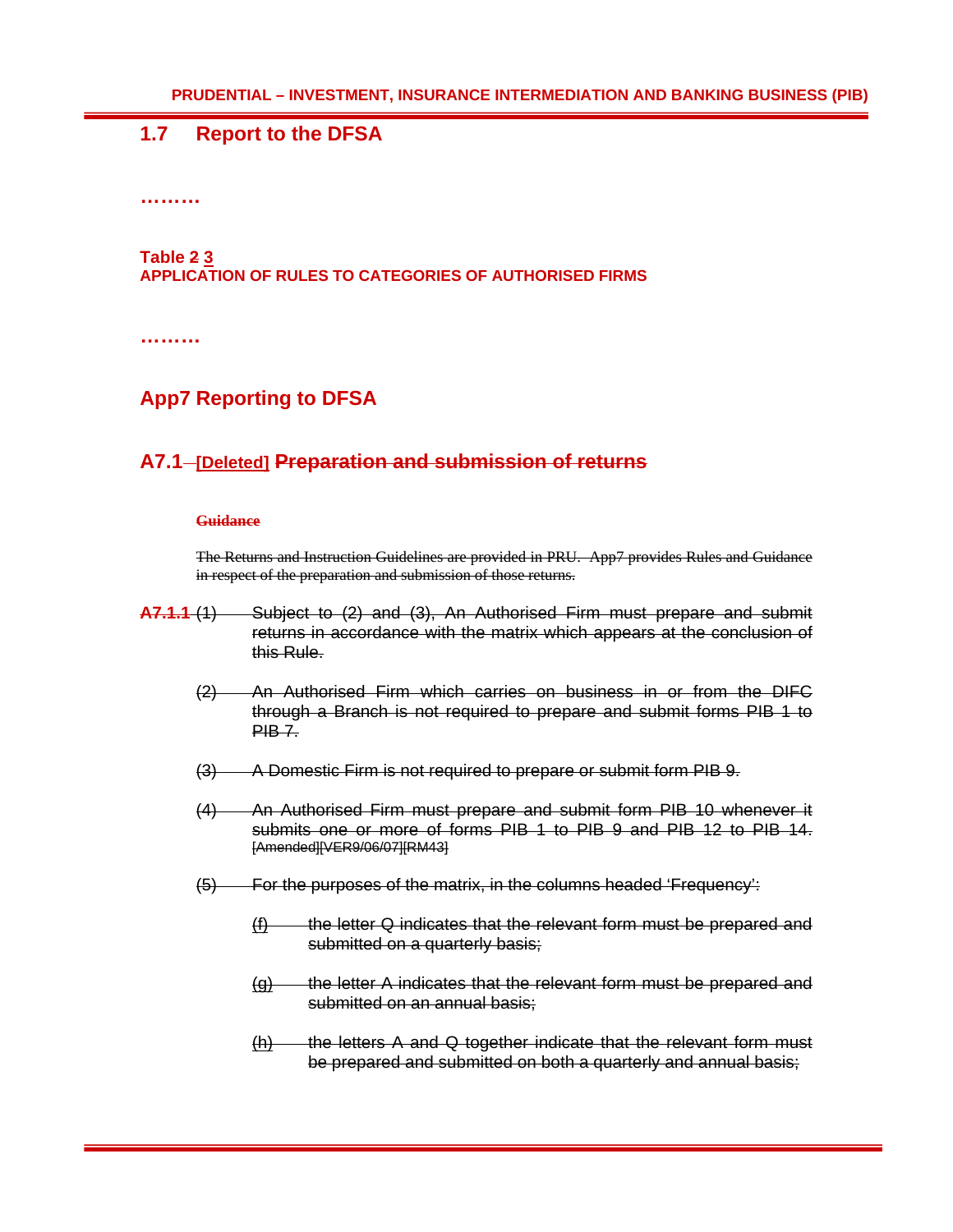- $\underline{ii}$  the letter B indicates that the relevant form must be prepared and submitted on a six-monthly basis; and
- $(i)$  the letters N/A indicate that the form is not applicable to the category of Authorised Firm.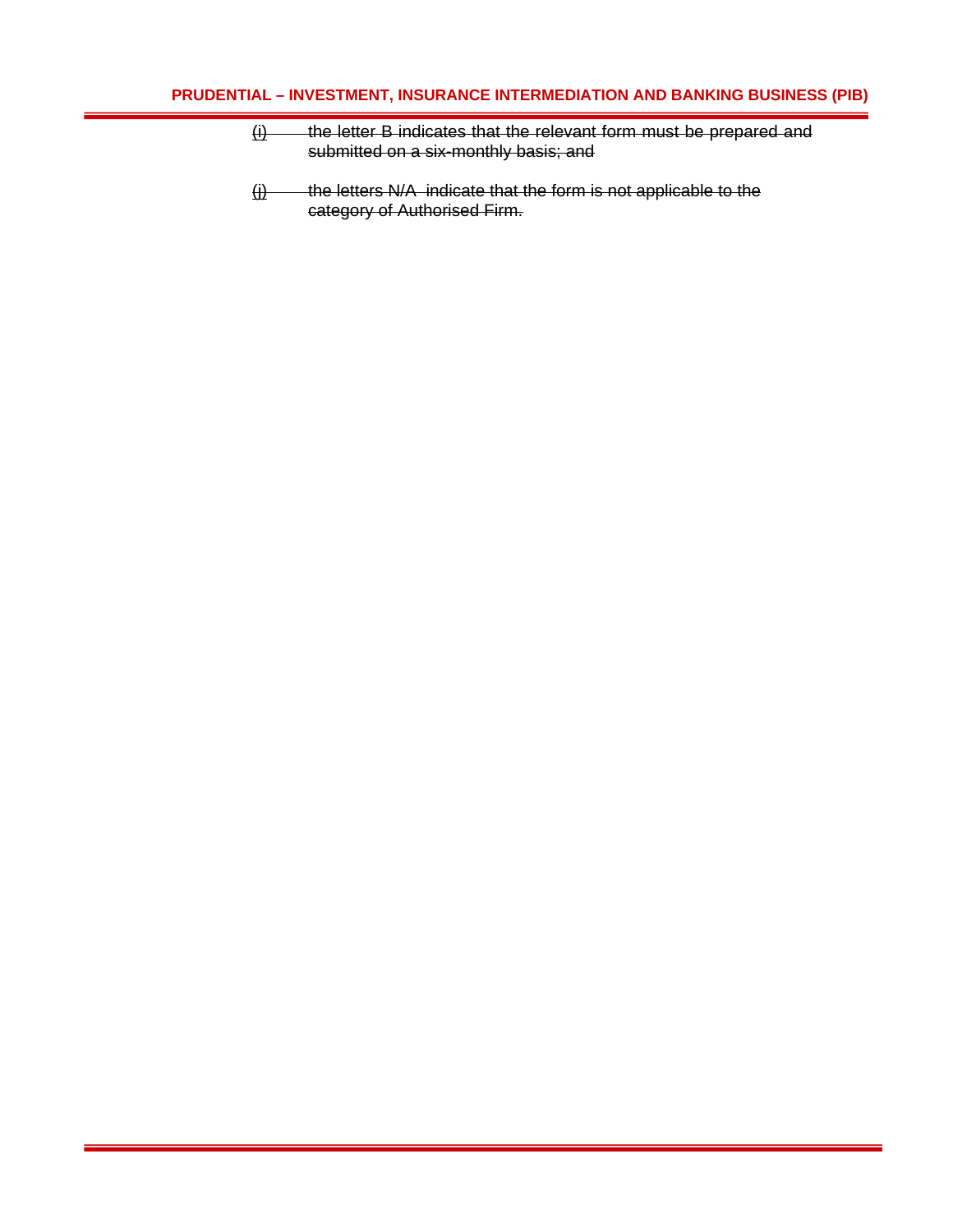| <b>Number</b> | <b>Name</b>                                     | <b>Scope</b> | Category 1<br><b>Authorised Firm</b> | Category 2<br><b>Authorised Firm</b> | Category 3<br><b>Authorised Firm</b> | Category 4<br><b>Authorised Firm</b> | Category 5<br><b>Authorised Firm</b> |
|---------------|-------------------------------------------------|--------------|--------------------------------------|--------------------------------------|--------------------------------------|--------------------------------------|--------------------------------------|
|               |                                                 |              | <b>Frequency</b>                     | <b>Frequency</b>                     | <b>Frequency</b>                     | <b>Frequency</b>                     | <b>Frequency</b>                     |
| $PIB-1$       | <b>Balance Sheet</b>                            | Solo         | A/Q                                  | A/Q                                  | A/Q                                  | A/Q                                  | N/A                                  |
|               |                                                 | Consolidated | B                                    | $\mathsf B$                          | B                                    | B                                    | N/A                                  |
| PIB2          | <b>Islamic</b>                                  | Solo         | N/A                                  | A/A                                  | N/A                                  | N/A                                  | A/Q                                  |
|               | Authorised<br>Balance<br>Firm's<br><b>Sheet</b> | Consolidated | N/A                                  | N/A                                  | N/A                                  | A/A                                  | B                                    |
| $PIB-3$       | <b>Profit and Loss</b>                          | Solo         |                                      | A/Q                                  | A/Q                                  | A/Q                                  | N/A                                  |
|               |                                                 | Consolidated | A/Q<br>В                             | B                                    | B                                    | B                                    | N/A                                  |
| $PIB-4$       | <b>Islamic</b>                                  | Solo         | N/A                                  | N/A                                  | A/A                                  | A/A                                  | A/Q                                  |
|               | Authorised<br>Firm's Profit and<br><b>Loss</b>  | Consolidated | N/A                                  | A/A                                  | N/A                                  | A/A                                  | В                                    |
| $PIB-5$       | Expenditure<br>based<br>requirement             | Solo         | N/A                                  | A/Q                                  | A/Q                                  | A/Q                                  | N/A                                  |
| $PIB-6$       | <b>Capital</b>                                  | Solo         | A/Q                                  | A/Q                                  | A/Q                                  | A/Q                                  | A/Q                                  |
|               | Adequacy<br>Schedule                            | Consolidated | $\overline{B}$                       | B                                    | В                                    | B                                    | B                                    |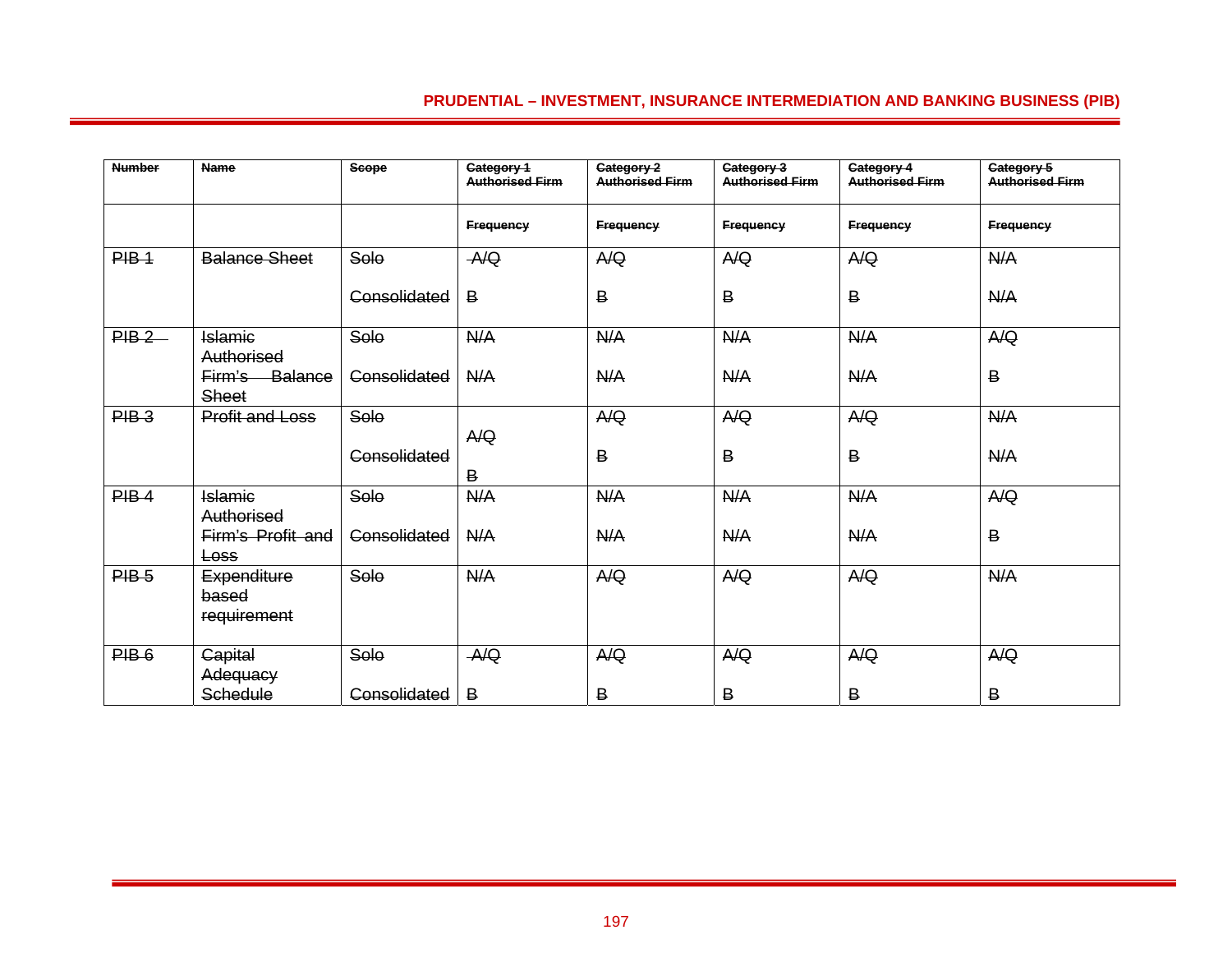| <b>Number</b> | <b>Name</b>                                                 | <b>Scope</b> | Category 1<br>Authorised Firm | Category 2<br><b>Authorised Firm</b> | Category 3<br>Authorised Firm | Category 4<br><b>Authorised Firm</b> | Category 5<br>Authorised Firm |
|---------------|-------------------------------------------------------------|--------------|-------------------------------|--------------------------------------|-------------------------------|--------------------------------------|-------------------------------|
|               |                                                             |              | <b>Frequency</b>              | Frequency                            | Frequency                     | <b>Frequency</b>                     | Frequency                     |
| $PIB-7$       | Large Exposures<br>Schedule                                 | Solo         | A/Q                           | A/Q                                  | A/Q                           | N/A                                  | A/Q                           |
|               |                                                             | Consolidated | $\overline{B}$                | В                                    | В                             | A/A                                  | В                             |
| $PIB-8$       | Liquidity<br>Schedule                                       | Solo         | $\mathsf Q$                   | N/A                                  | N/A                           | A/A                                  | $\mathsf Q$                   |
| PIB.9         | <b>Branch Return</b>                                        | Solo         | $\mathsf Q$                   | $\mathsf Q$                          | $\mathsf Q$                   | $\overline{Q}$                       | $\mathsf Q$                   |
| <b>PIB 12</b> | Geographical<br>Distribution<br>$-$ of                      | Solo         | A/Q                           | A/Q                                  | A/Q                           | A/A                                  | A/Q                           |
|               | <b>Assets</b><br><del>-and</del><br>Liabilities<br>Schedule | Consolidated | B                             | B                                    | B                             | A/A                                  | $\overline{B}$                |
| <b>PIB 13</b> | <b>Provisions</b><br>$f$ or<br>Impairment                   | Solo         | A/Q                           | N/A                                  | N/A                           | A/A                                  | A/Q                           |
|               | Schedule                                                    | Consolidated | $\overline{B}$                | N/A                                  | N/A                           | N/A                                  | $\overline{B}$                |
| <b>PIB 14</b> | $\overline{m}$<br><b>Exposures</b><br>Arrears               | Solo         | A/Q                           | N/A                                  | N/A                           | N/A                                  | A/Q                           |
|               | Schedule                                                    | Consolidated | B                             | N/A                                  | N/A                           | A/A                                  | $\overline{B}$                |

[Amended][VER9/06/07][RM43/07]